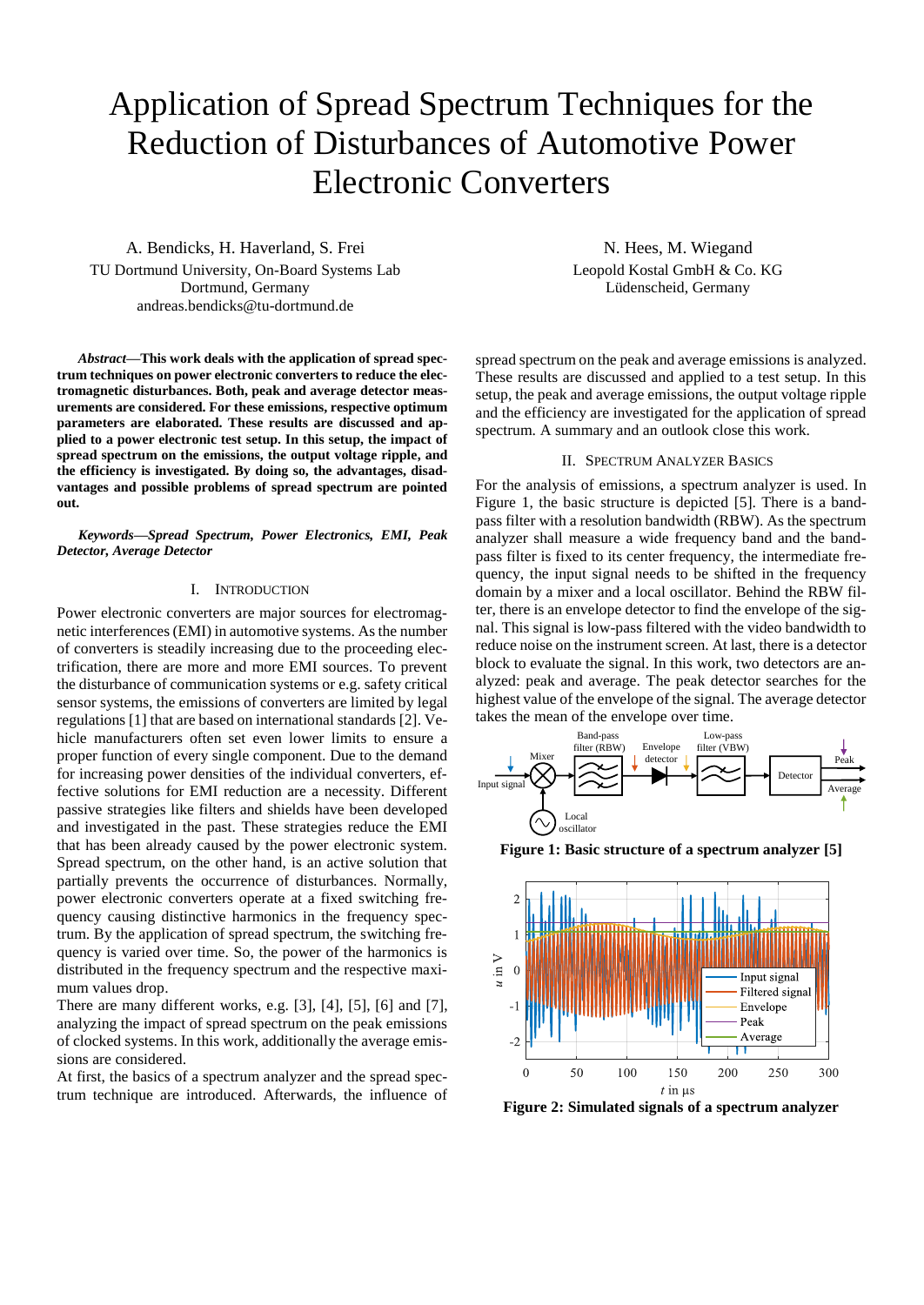In [Figure 2,](#page-0-1) simulated signals are depicted. There is an amplitude modulated input signal that is superposed with white noise. The carrier frequency of the signal is at the center of the RBW filter (therefore the mixer can be neglected). Hence, a large part of the noise is blocked and the signal is passed. Next, the envelope is detected. This signal is measured by either peak or average detector (the VBW filter is neglected).

## III. SPREAD SPECTRUM

<span id="page-1-4"></span>In [Figure 3,](#page-1-0) the basic principle of spread spectrum on power electronic converters is illustrated. In an unmodulated PWM signal, there is a fixed fundamental wave *f*sw,nom (blue) for the fundamental frequency. By the application of spread spectrum, the harmonic  $f_{sw}(t)$  (red) is shifted in the frequency spectrum over time. The range for the variation is ±∆*f* around the nominal switching frequency *f*sw,nom.



<span id="page-1-0"></span>As an example, the spectra of an unmodulated and a modulated PWM signal are compared. For both signals, a duty cycle  $d = 0.5$ , an amplitude of 1 V and a nominal switching frequency  $f_{\text{sw,nom}}$  = 250 kHz are assumed.

I[n Figure 4,](#page-1-1) a PWM signal without spread spectrum is depicted. The switching frequency is not modulated and therefore constant at 250 kHz.



<span id="page-1-1"></span>There are many different frequency modulation (FM) schemes including e.g. sinusoidal [\[3\],](#page-5-2) cubic [\[4\],](#page-5-3) triangular [\[4\],](#page-5-3) or randomized waveforms [\[8\].](#page-5-7) As stated in [\[5\],](#page-5-4) triangular modulation is simple, effective and most common. As theoretically derived i[n \[6\]](#page-5-5) and practically shown in [\[7\],](#page-5-6) the related ramp modulation is even more effective. Hence, a linear ramp modulation is investigated in this work. In [Figure 5,](#page-1-2) the modulated PWM signal can be seen. The switching frequency is varied by  $\Delta f = \pm 25$  kHz over a modulation time of  $T = 100$  µs. So, the switching frequency is linearly increased from 225 kHz to 275 kHz. Afterwards, the switching frequency instantly drops back to 225 kHz.



<span id="page-1-2"></span>In [Figure 6,](#page-1-3) the measured spectra of a PWM signal with and without modulation are shown. A RBW of 9 kHz has been used. According to [\[2\],](#page-5-1) the sweep time of the spectrum analyzer is set so large, that multiples of the modulation time *T* are observed for each frequency point. This is valid for all measurements in this work. For the unmodulated PWM signal, the harmonics are at integer multiples of the switching frequency of 250 kHz [\[9\].](#page-5-8) Additionally, the harmonics drop with 20  $dB\mu V$  per decade [\[9\].](#page-5-8) As there is a duty cycle of 0.5, the even harmonics are only weakly developed. For the first harmonic of the modulated signal, a plateau, known as Carson's bandwidth, can be identified reaching from 225 kHz to 275 kHz. This is the spreading caused by the modulation [\[10\].](#page-5-9) By this measure, the amplitude of the first harmonic is reduced by approximately 5 dBµV. For each following harmonic, the Carson's bandwidth is proportionally increased [\[10\].](#page-5-9) Due to this fact, the power of the harmonics is spread wider and the harmonics are attenuated even further.



<span id="page-1-3"></span>**Figure 6: Spectra of an unmodulated and a modulated PWM signal, detector: peak, RBW = 9 kHz**

#### IV. EFFECT ON PEAK EMISSIONS

<span id="page-1-5"></span>In this chapter, the influence of spread spectrum on the peak emissions is discussed. To do so, the peak value of the first harmonic is investigated. The nominal switching frequency is set to *f*sw,nom = 250 kHz. The frequency derivation ∆*f* and the modulation time *T* are varied over a wide range. The measured results are presented in [Figure 7.](#page-2-0)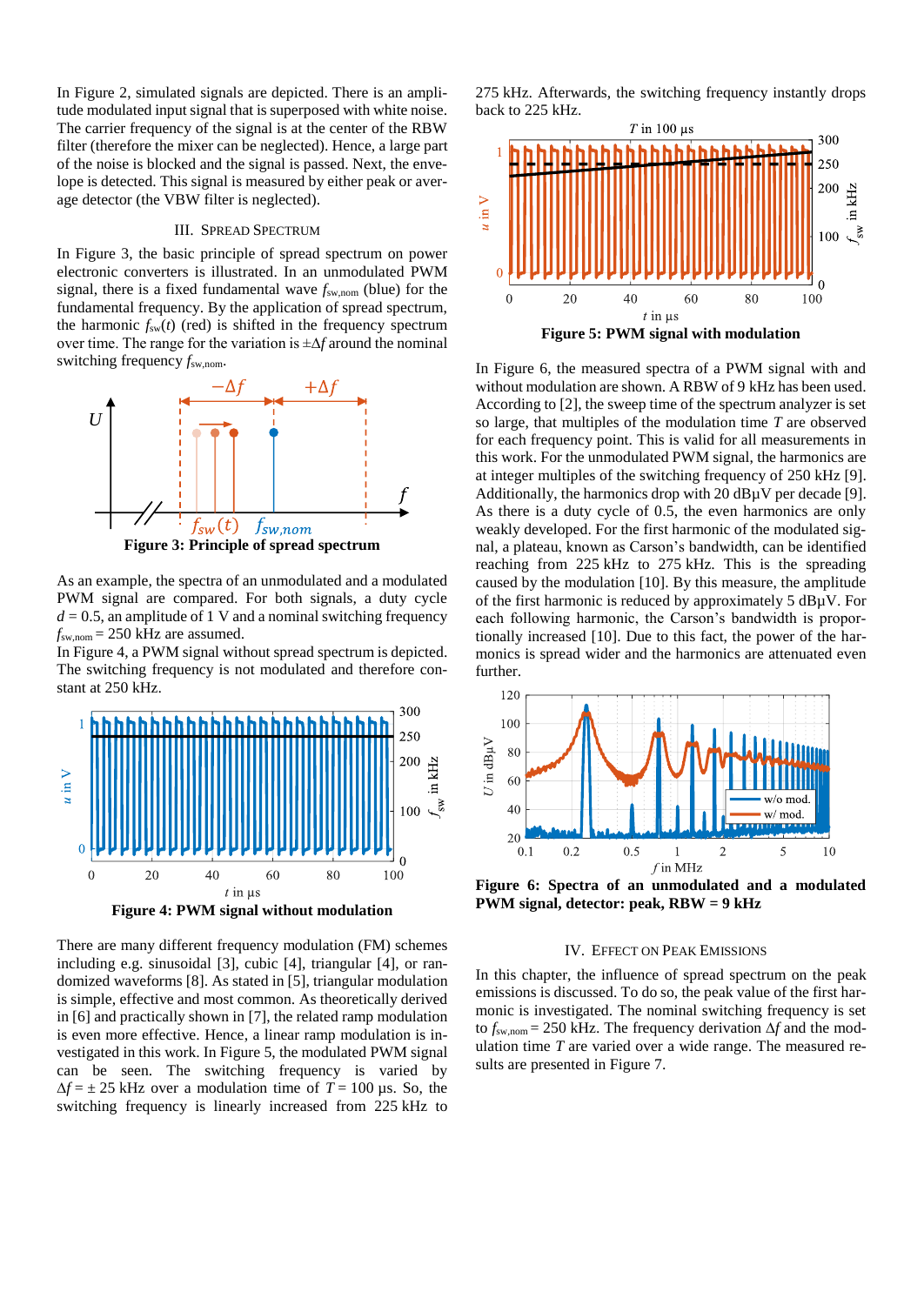

<span id="page-2-0"></span>If there is no modulation ( $\Delta f = 0$  kHz), the peak is at approximately 113 dBµV. The higher the value of the frequency variation ∆*f*, the lower the values of the peak drop. This is due to the fact that the power of the harmonic is spread over a wider frequency range. Interestingly, for all considered frequency variations, there is a dependency on the modulation time *T*. There is a minimum for  $T \approx 100 \,\mu s$  that roughly corresponds to the RBW of 9 kHz. This effect has also been shown in [\[5\],](#page-5-4) [\[6\]](#page-5-5) and [\[7\].](#page-5-6) For explanation, the Carson's bandwidth has to be investigated further.

At first, the ideal case is shown in [Figure 8.](#page-2-1) It can be seen that the unmodulated signal has a peak value of 113 dBµV. Due to the modulation, the harmonic is spread over a wide frequency range. In the measurement with a RBW of 200 Hz, discrete frequency components with a spacing of  $1/T = 1/100 \text{ }\mu\text{s} \approx 10 \text{ kHz}$ become visible [\[11\].](#page-5-10) If a RBW of 9 kHz is used, there are maximum values at 240 kHz and 260 kHz. Under consideration of the RBW at 260 kHz, it is obvious that there is only one frequency component having a significant influence on the peak value. So, a peak value of approximately 108 dBµV results.



<span id="page-2-1"></span>**Figure 8: Peak spectra for an ideal modulation time and ∆***f* **= 25 kHz. Black line: RBW of 9 kHz at 260 kHz**

Now, the modulation time is increased [\(Figure 9\)](#page-2-2). Due to the finer spacing of  $1/T = 1/200 \mu s \approx 5$  kHz, the power is distributed to more frequency components and the individual values measured with a RBW of 200 Hz further drop. Nevertheless,

there are now more frequency components inside of the RBW of 9 kHz that add up to a higher peak value (109  $dB\mu$ V) than for  $T = 100$  us.



<span id="page-2-2"></span>**Figure 9: Peak spectra for a too large modulation time and ∆***f* **= 25 kHz. Black line: RBW of 9 kHz at 260 kHz**

At last, the modulation time is decreased below the optimum value. In this case, there is still only one frequency component inside of the RBW. But, due to the higher frequency spacing  $1/T = 1/50 \mu s \approx 20 \text{ kHz}$ , each individual component carries more power. So, the peak value for the RBW of 9 kHz is increased to 112 dBµV.

So, to minimize the emissions measured with the peak detector, a modulation time of  $T = 100 \text{ }\mu\text{s}$  is recommended. It is notable that the corresponding frequency of 10 kHz is in the audible spectrum. So, an annoying whistle may occur [\[4\].](#page-5-3) The frequency variation ∆*f* should be as large as possible to minimize the measured peak emissions.



<span id="page-2-3"></span>**Figure 10: Peak spectra for a too small modulation time and ∆***f* **= 25 kHz. Black line: RBW of 9 kHz at 250 kHz**

# V. EFFECT ON AVERAGE EMISSIONS

In this chapter, the effects of spread spectrum on the average emissions of the first harmonic are discussed. At first, a parameter study is done with  $f_{\text{sw,nom}} = 250 \text{ kHz}$  and RBW = 9 kHz. The result is shown in [Figure 11.](#page-3-0)

For the unmodulated case, the emissions are at 113 dBµV again. From the discussion in [II](#page-0-2) and [III,](#page-1-4) it is clear that the average drops with an increasing frequency variation ∆*f* as the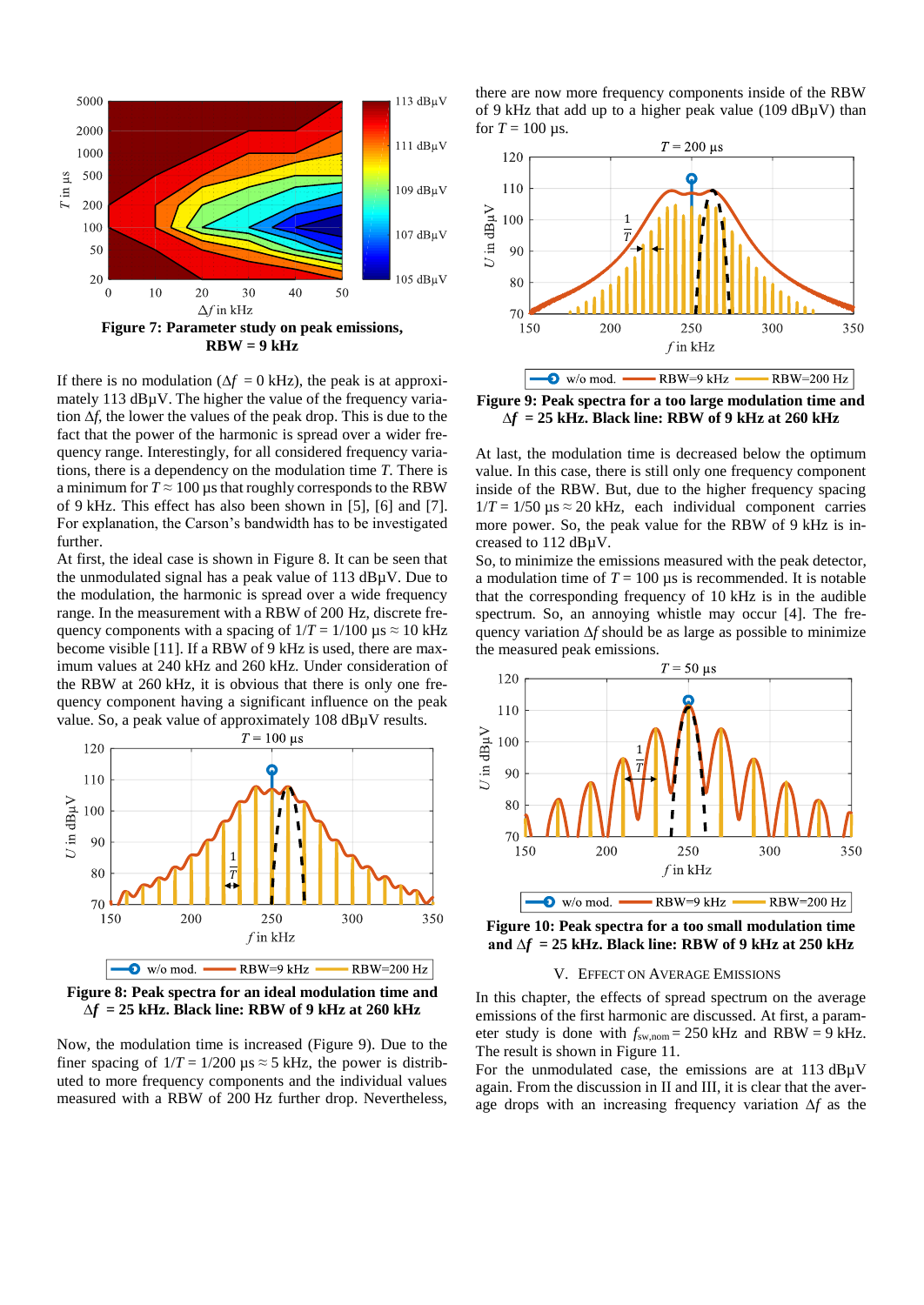power of the harmonics is spread in the frequency spectrum. Interestingly, there is no optimum value for the modulation time *T*. From the measured results, it can be seen that *T* should be above 1 ms. This value is much higher than the optimum value of 100 µs for the peak detector. To understand this effect, the time domain is investigated. The settling time of the input bandwidth filter may be calculated by  $t_{\text{setting}} = 1 / RBW = 1/9$  kHz  $\approx$ 111 µs [\[11\].](#page-5-10)



<span id="page-3-0"></span> $RBW = 9$   $kHz$ 

At first, an unmodulated signal is considered. I[n Figure 12,](#page-3-1) the simulated output voltage of the input bandwidth filter is depicted. To analyze the fundamental wave, the filter is virtually set to a center frequency of 250 kHz. Due to the constant envelope, both average and peak have a value of 624 mV.



<span id="page-3-1"></span>**Figure 12: Simulated output voltage of the input bandwidth filter for an unmodulated PWM signal**

Now, in [Figure 13](#page-3-2) (note the different time scale), a large modulation time *T* of 1 ms is considered. This value is much higher than the settling time of the bandwidth filter. So, the bandwidth settles and unsettles over a modulation period. There is a slight overshoot increasing the peak value to 636 mV. Due to the modulation, the average value of the envelope is reduced to 136 mV.

If the modulation time  $T$  is close to the settling time (e.g. 100 µs), the bandwidth filter does not settle [\(Figure 14\)](#page-3-3). So, the maximum peak value is not reached. Additionally, there is not enough time for the bandwidth filter to unsettle. Due to this effect, a too short modulation time reduces the attenuation of the average emissions in comparison to a large modulation time.

So, for a maximum attenuation of the average, a modulation time much higher than the settling time of the input bandwidth is recommended.



<span id="page-3-2"></span>**Figure 13: Simulated output voltage of the input bandwidth filter for a sufficient modulation time and**  $\Delta f = 25$  **<b>kHz** 



<span id="page-3-3"></span>**Figure 14: Simulated output voltage of the input bandwidth filter** for a too short modulation time and  $\Delta f = 25$  kHz

# VI. CONSIDERING EMI VICTIMS

The major influence for both the attenuation of peak and average emissions is the RBW filter of the spectrum analyzer. This filter is designed to represent mainly either AM (bandwidth: 9 kHz) or FM (bandwidth: 120 kHz) broadcasting. So, spread spectrum should have the same impact on broadcast systems as on the spectrum analyzer. [\[2\]](#page-5-1)

Nevertheless, there are also other possible EMI victims. Especially in automotive, there is an increasing number of susceptible sensors due to e.g. safety features or autonomous driving. Additionally, the number of potential EMI sources increases due to the proceeding electrification. In this requirement, spread spectrum may be a cost efficient solution to reduce the disturbances if the standard measurement is applied. However, there may be EMI victims that are not sufficiently considered by the standards. For the application of spread spectrum in this environment, the complete system has to be analyzed for susceptibilities.

# VII. APPLICATION

In this chapter, spread spectrum is applied to a DC-to-DC converter that connects the vehicular voltage levels 12 V and 48 V. [Figure 15](#page-4-0) shows the considered test setup: There is a 12 V battery, a DC-to-DC converter, an artificial network and a load resistance of  $26.7 \Omega$ . The nominal switching frequency is  $f_{\text{sw,nom}} = 250$  kHz. The duty cycle is manually adjusted so that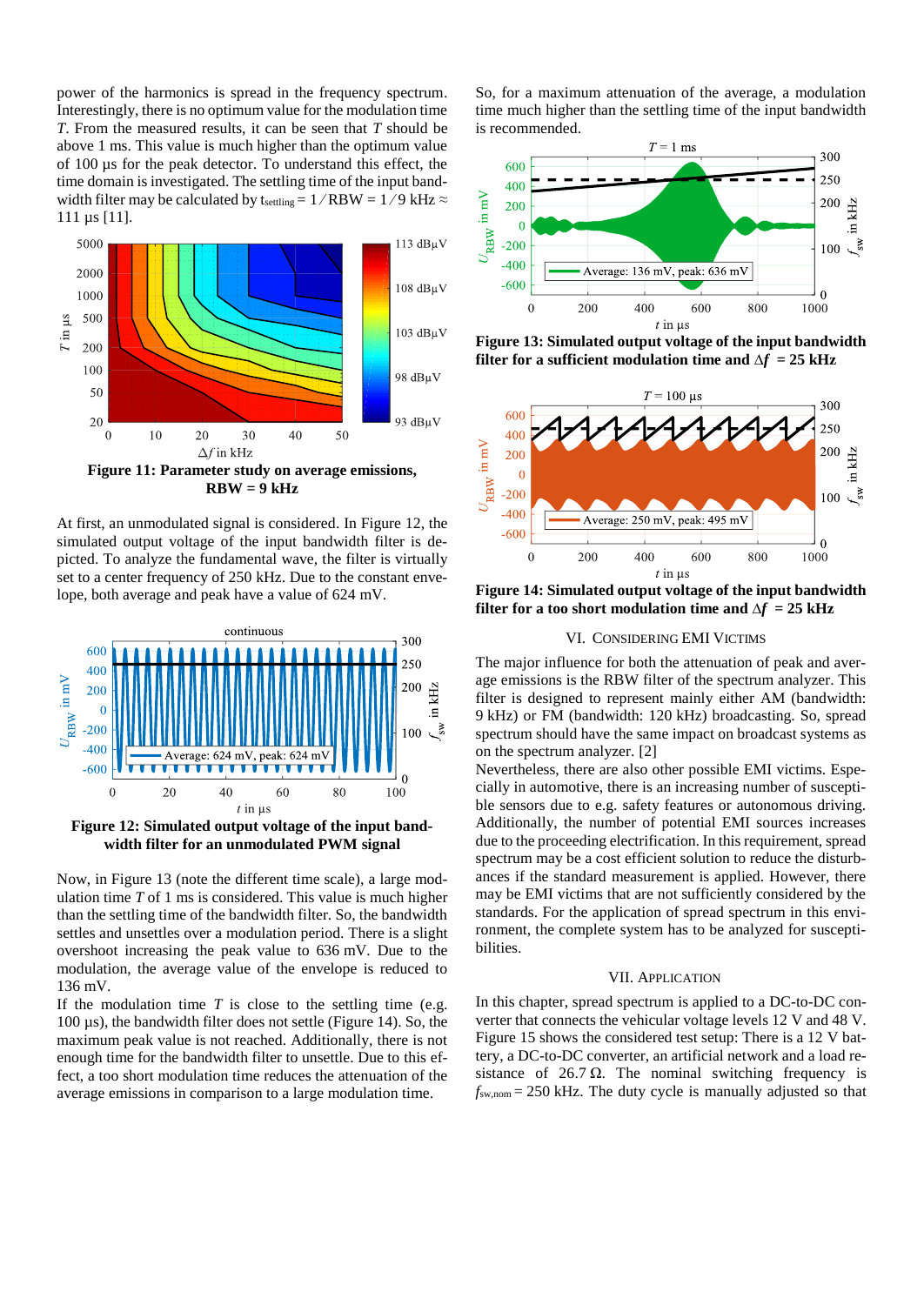there is always a DC output voltage of  $U_{\text{out}} = 48$  V. There are three setups that are compared:

- 1. No modulation of the switching frequency.
- 2. Optimum attenuation of the **peak** emissions: modulation time  $T = 100 \,\mu s$ . The frequency deviation is chosen to  $\Delta f = \pm 10 \%$   $\cdot f_{\text{sw,nom}} = \pm 25$  kHz.
- 3. Optimum attenuation of the **average** emissions: modulation time  $T = 1$  ms. The frequency deviation is chosen to  $\Delta f = \pm 10 \%$   $\cdot f_{\text{sw,nom}} = \pm 25$  kHz.



## **Figure 15: Test setup**

#### <span id="page-4-0"></span>*A. Electromagnetic Emissions*

To analyze the electromagnetic disturbances, CISPR 25 is applied [\[2\].](#page-5-1) The focus lies on the conducted emissions in the frequency range from 100 kHz to 10 MHz. So, an artificial network is used to measure the voltage  $U_{AN}$ . Furthermore, the RBW of the spectrum analyzer is set to 9 kHz. It is assumed that the converter must fulfill the limit for class 5 devices.

In [Figure 16,](#page-4-1) the peak emissions are depicted. Obviously, all three setups produce much more EMI than permitted. As analyzed i[n IV,](#page-1-5) the peak emissions are minimized for a modulation time of  $T = 100 \,\mu s$ . A modulation time of  $T = 1$  ms has no attenuating effect for the first harmonics of the converter. Even worse, the peak value is increased at some spectral frequencies.



**Figure 16: Peak emissions of the test setup**

# <span id="page-4-1"></span>I[n Figure 17,](#page-4-2) the average emissions and the respective limit are shown. Both modulation times of  $T = 100 \,\mu s$  and  $T = 1 \,\text{ms}$  reduce the average emissions of the converter. As shown i[n V,](#page-2-3) the emissions are further reduced by a higher *T.*



**Figure 17: Average emissions of the test setup**

<span id="page-4-2"></span>To fulfill the EMI limits, additional filters have to be applied. In all spectra, the harmonic at 750 kHz must be attenuated the most. In [Table 1,](#page-4-3) the necessary attenuations are listed. With a modulation time of  $T = 100 \,\mu s$ , the necessary attenuations for peak and average are respectively reduced to 51 and 70 dBµV. A longer modulation time of  $T = 1$  ms further decreases the necessary average attenuation to 58 dBµV. Nevertheless, the necessary peak attenuation is increased to 62 dBµV. To evaluate the resulting filter effort, the effect of spread spectrum on the peak and average damping of passive filters has to be analyzed in future works.

<span id="page-4-3"></span>

| <b>Setup</b>                  | <b>Necessary</b> | Necessary aver- |  |
|-------------------------------|------------------|-----------------|--|
|                               | peak reduction   | age reduction   |  |
| w/o modulation                | 58 $dB\mu V$     | $75$ dBuV       |  |
| $T = 100 \text{ }\mu\text{s}$ | $51$ dB $\mu$ V  | $70$ dB $\mu$ V |  |
| $T = 1$ ms                    | $62$ dB $\mu$ V  | 58 $dB\mu V$    |  |

# *B. Output Voltage Ripple*

At the output of the converter, there is a DC voltage of 48 V. Nevertheless, there is a ripple on  $U_{out}$  that is influenced by the application of spread spectrum as depicted in [Figure 18.](#page-5-11) If the switching frequency is not modulated, there is the smallest voltage ripple of 2  $V_{pp}$ . The short modulation time of  $T = 100 \,\mu s$ increases the ripple to 3.5  $V_{pp}$ . The long modulation time of  $T = 1$  ms causes a larger ripple of 11 V<sub>pp</sub>. So, the modulation causes a low frequency oscillation in the system. To keep the resulting ripple low, a short modulation time is recommended. Obviously, the short modulation time of 100 µs is advantageous in this case.

As stated above, the duty cycle is set manually to fulfill the output DC voltage of 48 V. So, there is no voltage controller regulating the output voltage. In a practical application, there might be a feedback control system dynamically adjusting the duty cycle to realize the required output voltage. By doing so, the low frequency voltage ripple may be mitigated or even eliminated.